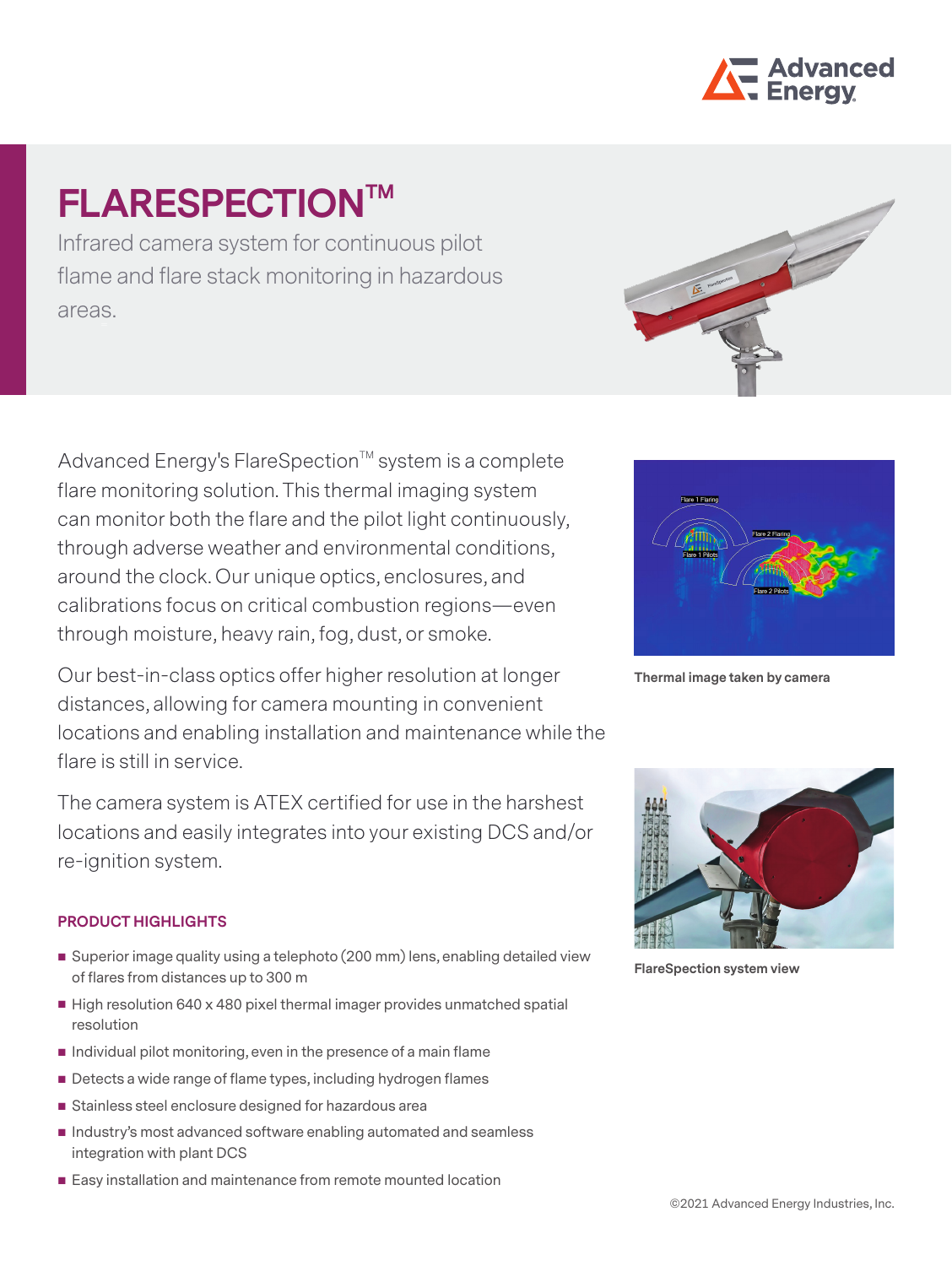## **FLARESPECTION**

## **OVERVIEW**

With an adjustable mount and base, the powerful lens and high resolution camera offer a clear view of flare details from a convenient ground mounting location. The camera is protected in a stainless steel enclosure with an integrated site tube to prevent dust and dirt on the window, allowing for uninterrupted use with minimal maintenance

The software includes the capability to log performance for audits, record video for reviewing of historical events, and set up alerts for measurements that may fall outside of the plant's preset limits. The software also easily connects to the plant DCS via protocols such as Modbus and OPC, as well as connections to pilot ignitors via traditional I/O relay modules.

## **TECHNICAL DATA**

| <b>Performance Specificaions</b> |                                   |  |
|----------------------------------|-----------------------------------|--|
| Image Update Rate                | 9 Hz                              |  |
| Pixel Pitch                      | $17 \mu m$                        |  |
| Detector                         | 640 x 480 Uncooled Microbolometer |  |

| <b>Optical Specifications</b> |                                    |  |
|-------------------------------|------------------------------------|--|
| Lens Focal Length             | 200 mm                             |  |
| Field of View (FOV)           | $3^{\circ}$ (H) x 2.3° (V)         |  |
| Digital Zoom                  | 1 to 8x using LumaSpec RT software |  |

| Interface Specifications |                                                                     |  |
|--------------------------|---------------------------------------------------------------------|--|
| I Interfaces             | OPC, Modbus Serial, Modbus Ethernet, Analog Contact Outputs, Relays |  |
| Power Input              | <b>24 VDC</b>                                                       |  |

| <b>Environmental Specifications</b> |                                                                                         |
|-------------------------------------|-----------------------------------------------------------------------------------------|
| Hazardous Classification            | ATEX II 2 G Ex db IIB T4                                                                |
|                                     | IECEX Ex db IIB T4                                                                      |
|                                     | US/Canada: Class 1 Div 1, Group C and D T4; Class 1 Div 2 Group A, B, C and D T4        |
| <b>Environmental Protection</b>     | NEMA 4x IP66                                                                            |
| <b>Operating Temperature</b>        | $-30$ to $50^{\circ}$ C ( $-22$ to $122^{\circ}$ F)                                     |
| Storage Temperature                 | $-20$ to $70^{\circ}$ C ( $-4$ to $158^{\circ}$ F)                                      |
| Weight                              | 38 kg (~84 lbs)                                                                         |
| Housing                             | 316L stainless steel certified for hazardous areas and suitable for marine applications |

#### **Scope of Delivery**

- FlareSpection camera with 200 mm lens
- **FlareSpection stainless steel enclosure with** Sunshield and Sight Tube
- **Flare and Pilot monitoring software**
- Adjustable, stainless steel pan-tilt mount

#### **Optional Accessories**

- Stainless steel base
- **Junction box**
- $\blacksquare$  IO module to interface with DCS and pilot ignition system
- Computer server for automation and archving
- Data historian using SQL server

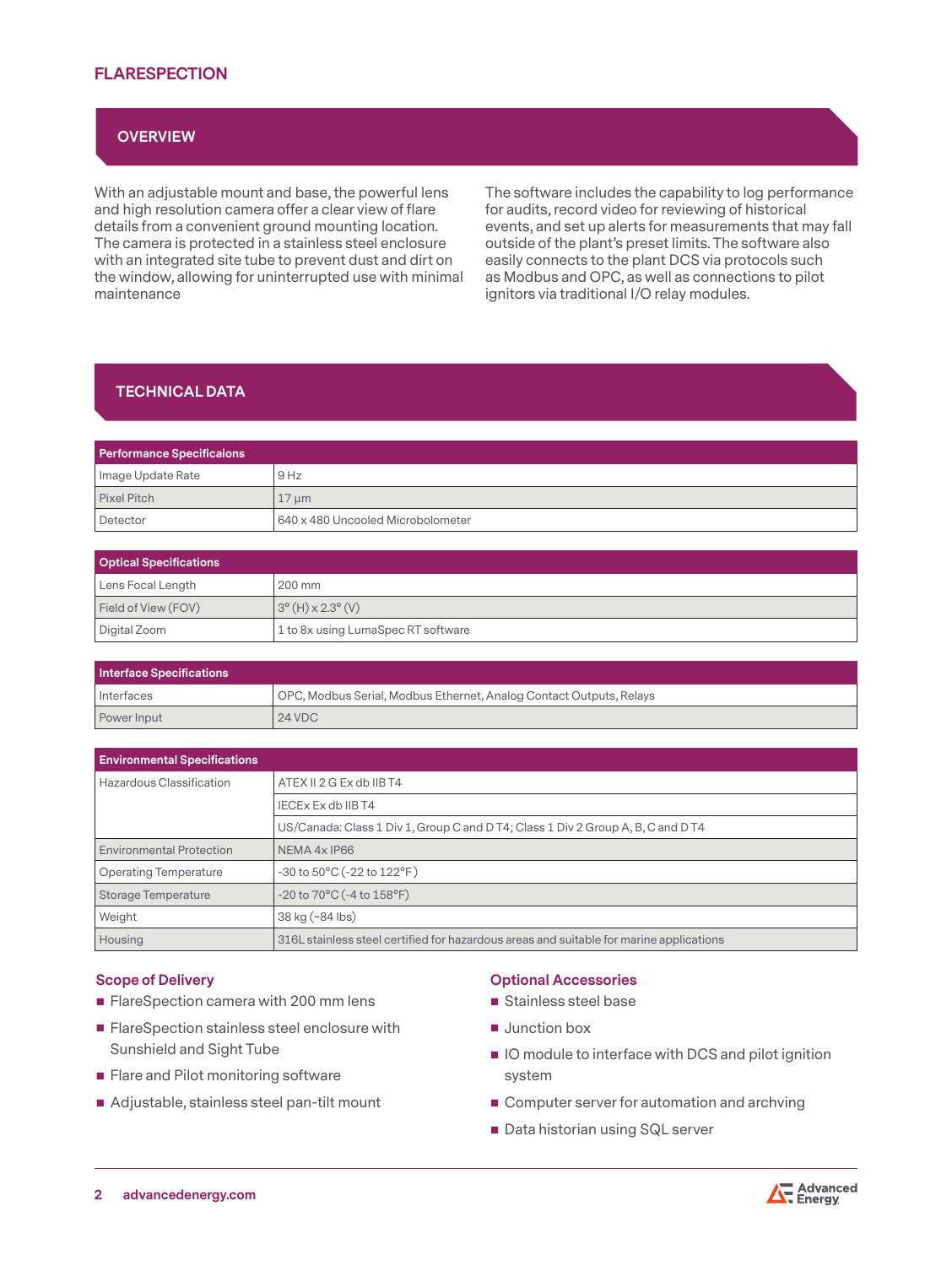$[249]$  $9.8$ 

 $\begin{bmatrix} 144 \\ 5.7 \end{bmatrix}$ 

T

## **DIMENSIONS**



All dimensions in mm and inches

Swivel mount and optional stand shown in drawing above

## **SOFTWARE KEY FEATURES**

Windows-based thermal imaging software that offers high-speed real-time data acquisition and image analysis capabilities

- Automated image analysis and alarms
- Support for up to 24 cameras
- Historical video recordings easily retrieved for study or analysis
- Integrated protocols for alarm and status reporting to DCS or PLC
- Lock-in scene registration feature to keep imag analysis accurate when flare stack moves or sways
- Archive to files or database
- $\blacksquare$  Intuitive user interface
- Support to view images simultaneously at any location on plant network